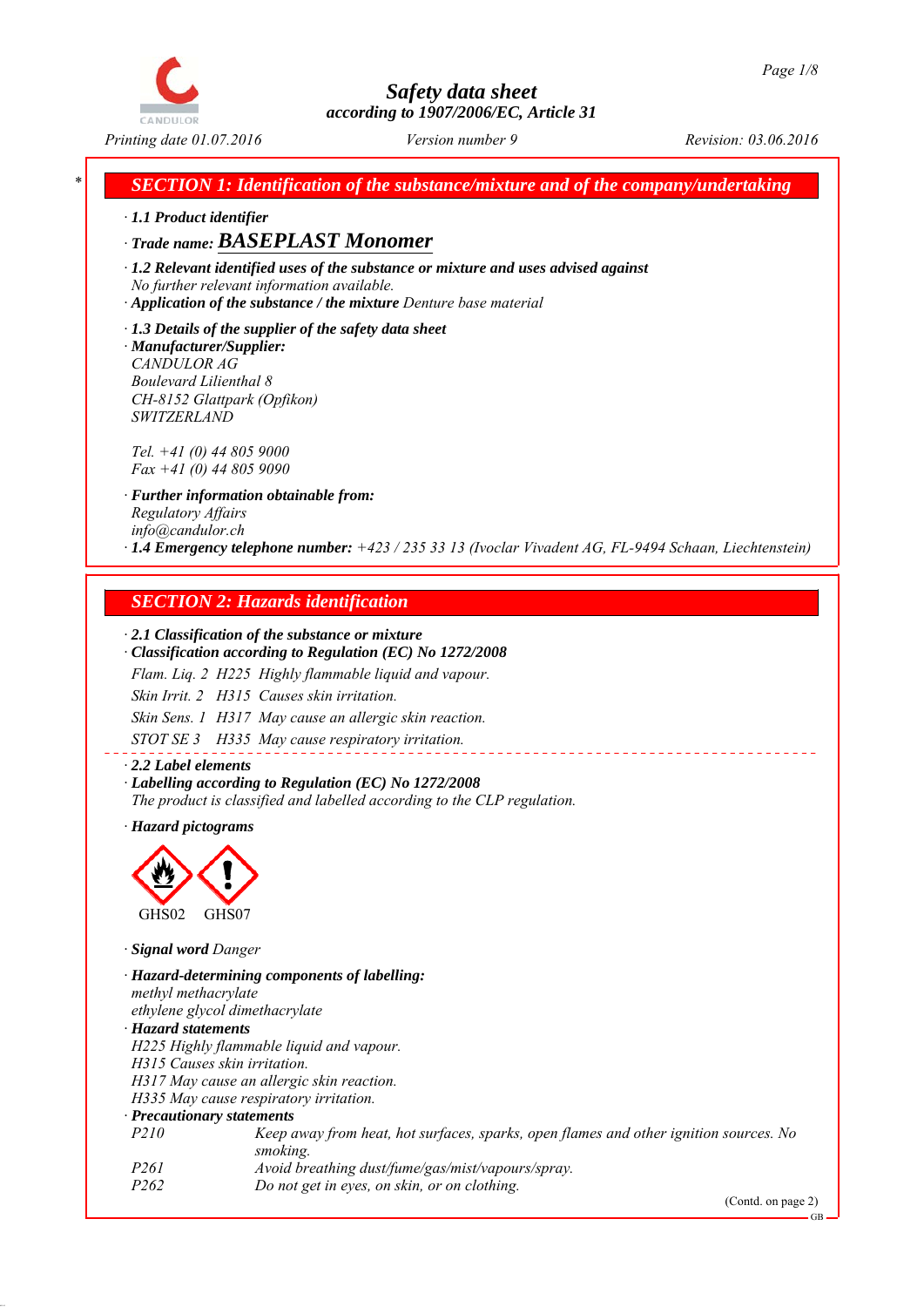*Printing date 01.07.2016 Revision: 03.06.2016 Version number 9*

# *Trade name: BASEPLAST Monomer*

(Contd. of page 1)

*P280 Wear protective gloves/protective clothing/eye protection/face protection. P303+P361+P353 IF ON SKIN (or hair): Take off immediately all contaminated clothing. Rinse skin with water/shower. P501 Dispose of contents/container in accordance with local/regional/national/international regulations.*

*∙ 2.3 Other hazards*

*∙ Results of PBT and vPvB assessment*

*∙ PBT: Not applicable.*

*∙ vPvB: Not applicable.*

*SECTION 3: Composition/information on ingredients*

*∙ 3.2 Chemical characterisation: Mixtures*

*∙ Description: Mixture of substances listed below with nonhazardous additions.*

| $\cdot$ Dangerous components:                                                                           |                                                                                                   |              |  |
|---------------------------------------------------------------------------------------------------------|---------------------------------------------------------------------------------------------------|--------------|--|
| $CAS: 80-62-6$                                                                                          | methyl methacrylate                                                                               | 50-100%      |  |
|                                                                                                         | EINECS: 201-297-1 Flam. Liq. 2, H225; Skin Irrit. 2, H315; Skin Sens. 1, H317; STOT SE 3,<br>H335 |              |  |
| $CAS: 97-90-5$                                                                                          | ethylene glycol dimethacrylate                                                                    | $2.5 - 10\%$ |  |
|                                                                                                         | EINECS: 202-617-2 Skin Sens. 1, H317; STOT SE 3, H335                                             |              |  |
| $\cdot$ <b>Additional information:</b> For the wording of the listed hazard phrases refer to section 16 |                                                                                                   |              |  |

*∙ Additional information: For the wording of the listed hazard phrases refer to section 16.*

#### *SECTION 4: First aid measures*

*∙ 4.1 Description of first aid measures*

- *∙ General information: Immediately remove any clothing soiled by the product.*
- *∙ After inhalation:*

*Supply fresh air; consult doctor in case of complaints.*

- *In case of unconsciousness place patient stably in side position for transportation.*
- *∙ After skin contact:*

*Immediately rinse with water.*

*If skin irritation continues, consult a doctor.*

*∙ After eye contact: Rinse opened eye for several minutes under running water. Then consult a doctor.*

*∙ After swallowing:*

*Rinse out mouth and then drink plenty of water.*

- *Induce vomiting and call for medical help.*
- *∙ 4.2 Most important symptoms and effects, both acute and delayed No further relevant information available.*
- *∙ 4.3 Indication of any immediate medical attention and special treatment needed*

*No further relevant information available.*

## *SECTION 5: Firefighting measures*

*∙ 5.1 Extinguishing media*

- *∙ Suitable extinguishing agents:*
- *CO2, powder or water spray. Fight larger fires with water spray or alcohol resistant foam.*
- *∙ For safety reasons unsuitable extinguishing agents: Water with full jet*
- *∙ 5.2 Special hazards arising from the substance or mixture No further relevant information available.*
- *∙ 5.3 Advice for firefighters*

*∙ Protective equipment: No special measures required.*

(Contd. on page 3)

GB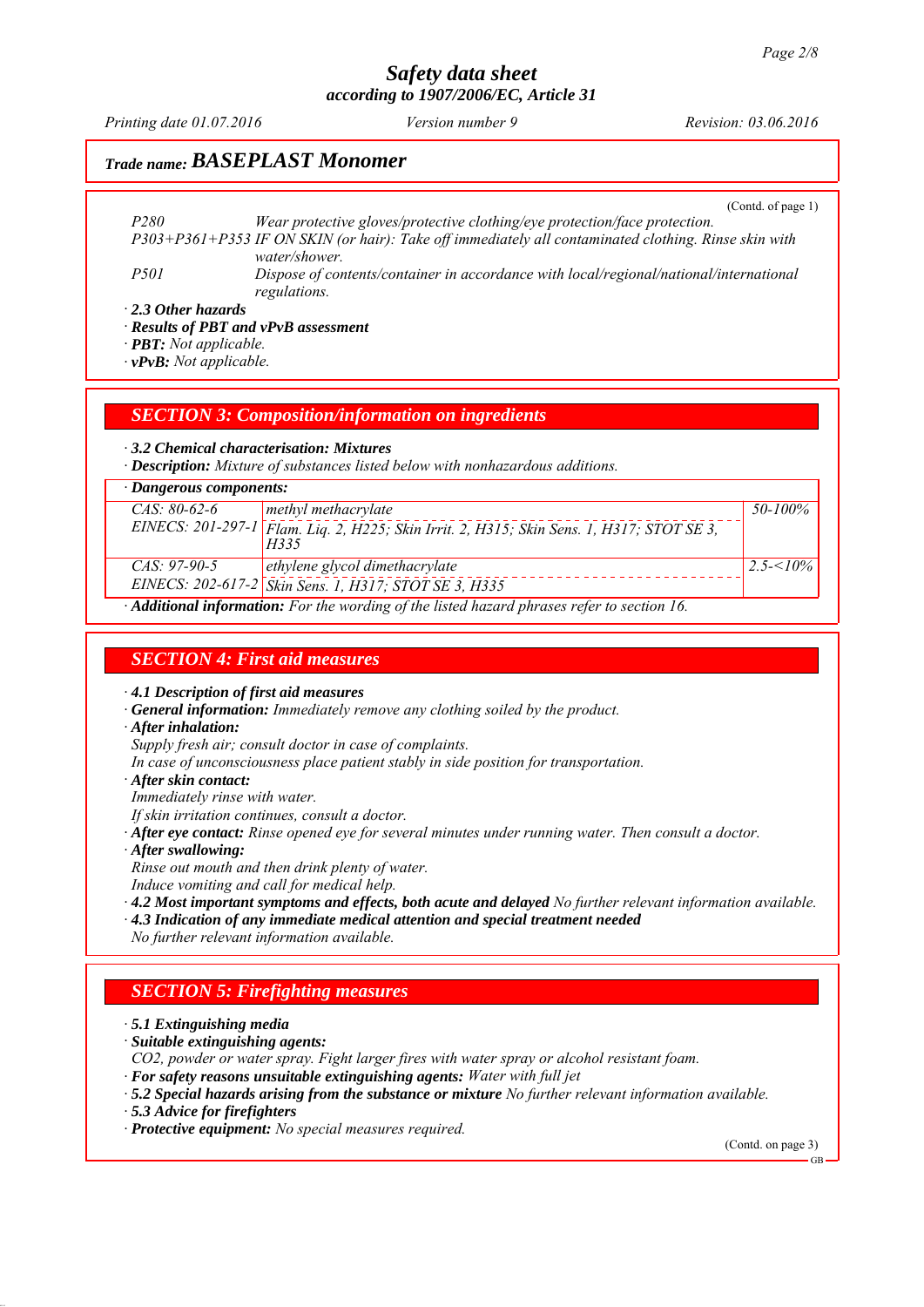*Printing date 01.07.2016 Revision: 03.06.2016 Version number 9*

(Contd. of page 2)

# *Trade name: BASEPLAST Monomer*

*∙ Additional information Cool endangered receptacles with water spray.*

#### *SECTION 6: Accidental release measures*

- *∙ 6.1 Personal precautions, protective equipment and emergency procedures Wear protective equipment. Keep unprotected persons away.*
- *∙ 6.2 Environmental precautions: Do not allow to enter sewers/ surface or ground water.*
- *∙ 6.3 Methods and material for containment and cleaning up:*

*Absorb with liquid-binding material (sand, diatomite, acid binders, universal binders, sawdust). Ensure adequate ventilation.*

- *Do not flush with water or aqueous cleansing agents*
- *∙ 6.4 Reference to other sections See Section 7 for information on safe handling. See Section 8 for information on personal protection equipment. See Section 13 for disposal information.*

## *SECTION 7: Handling and storage*

*∙ 7.1 Precautions for safe handling*

- *Only adequately trained personnel should handle this product. Ensure good ventilation/exhaustion at the workplace. For use in dentistry only.*
- *∙ Information about fire and explosion protection: Keep ignition sources away - Do not smoke. Protect against electrostatic charges.*
- *∙ 7.2 Conditions for safe storage, including any incompatibilities*
- *∙ Storage:*
- *∙ Requirements to be met by storerooms and receptacles:*
- *Store in a cool location.*
- *Store only in the original receptacle. ∙ Information about storage in one common storage facility: Store away from oxidising agents.*
- *∙ Further information about storage conditions:*
- *Keep container tightly sealed. Store receptacle in a well ventilated area.*
- *Protect from heat and direct sunlight.*
- *∙ 7.3 Specific end use(s) No further relevant information available.*

## *SECTION 8: Exposure controls/personal protection*

*∙ Additional information about design of technical facilities: No further data; see item 7.*

*∙ 8.1 Control parameters*

*∙ Ingredients with limit values that require monitoring at the workplace:*

#### *CAS: 80-62-6 methyl methacrylate*

*WEL Short-term value: 416 mg/m³, 100 ppm Long-term value: 208 mg/m³, 50 ppm*

*∙ Additional information: The lists valid during the making were used as basis.*

*∙ 8.2 Exposure controls*

- *∙ Personal protective equipment:*
- *∙ General protective and hygienic measures:*

*Usual hygienic measures for dental practice and dental laboratories.*

(Contd. on page 4)

GB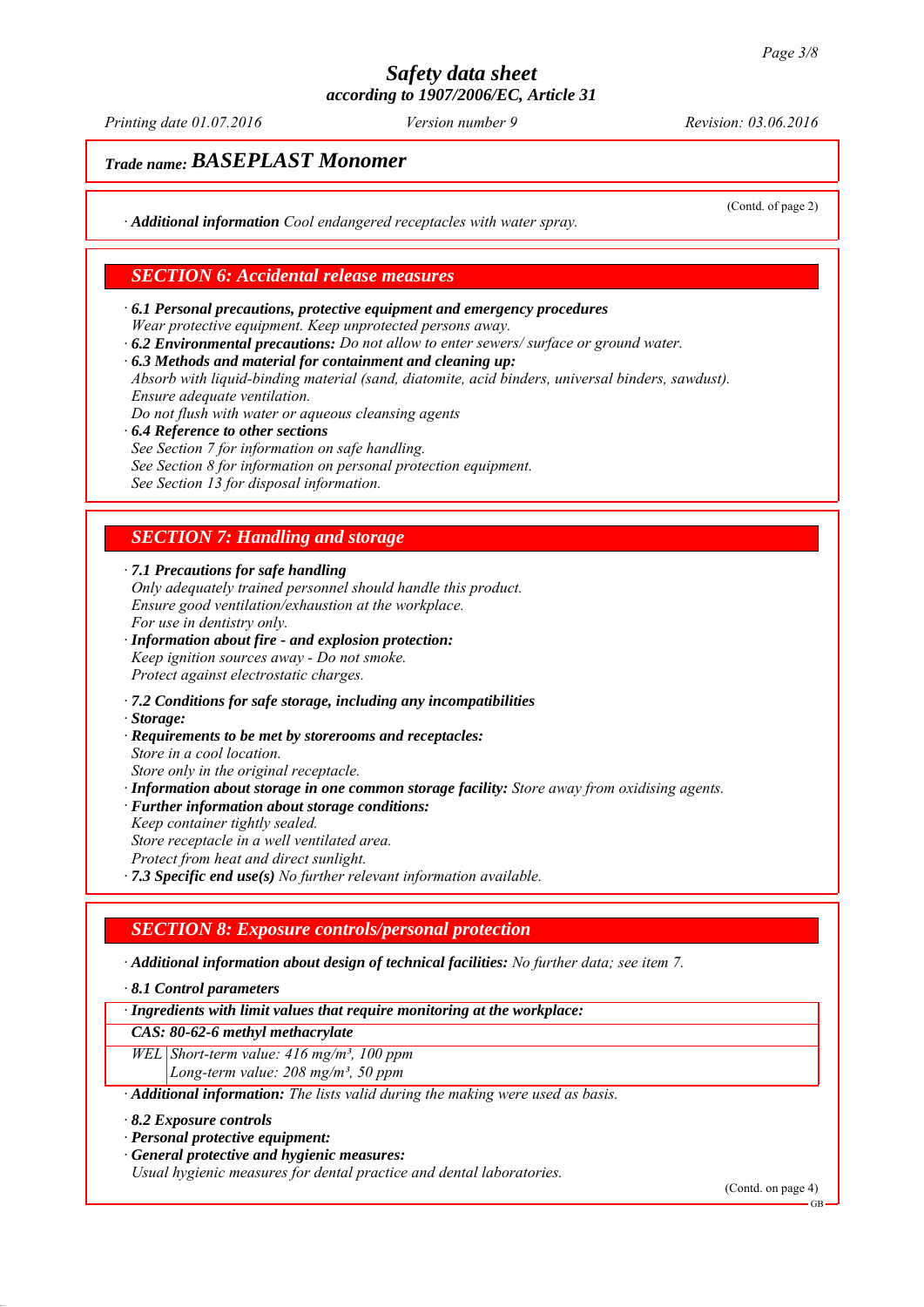*Printing date 01.07.2016 Revision: 03.06.2016 Version number 9*

# *Trade name: BASEPLAST Monomer*



*vapour mixtures are possible.*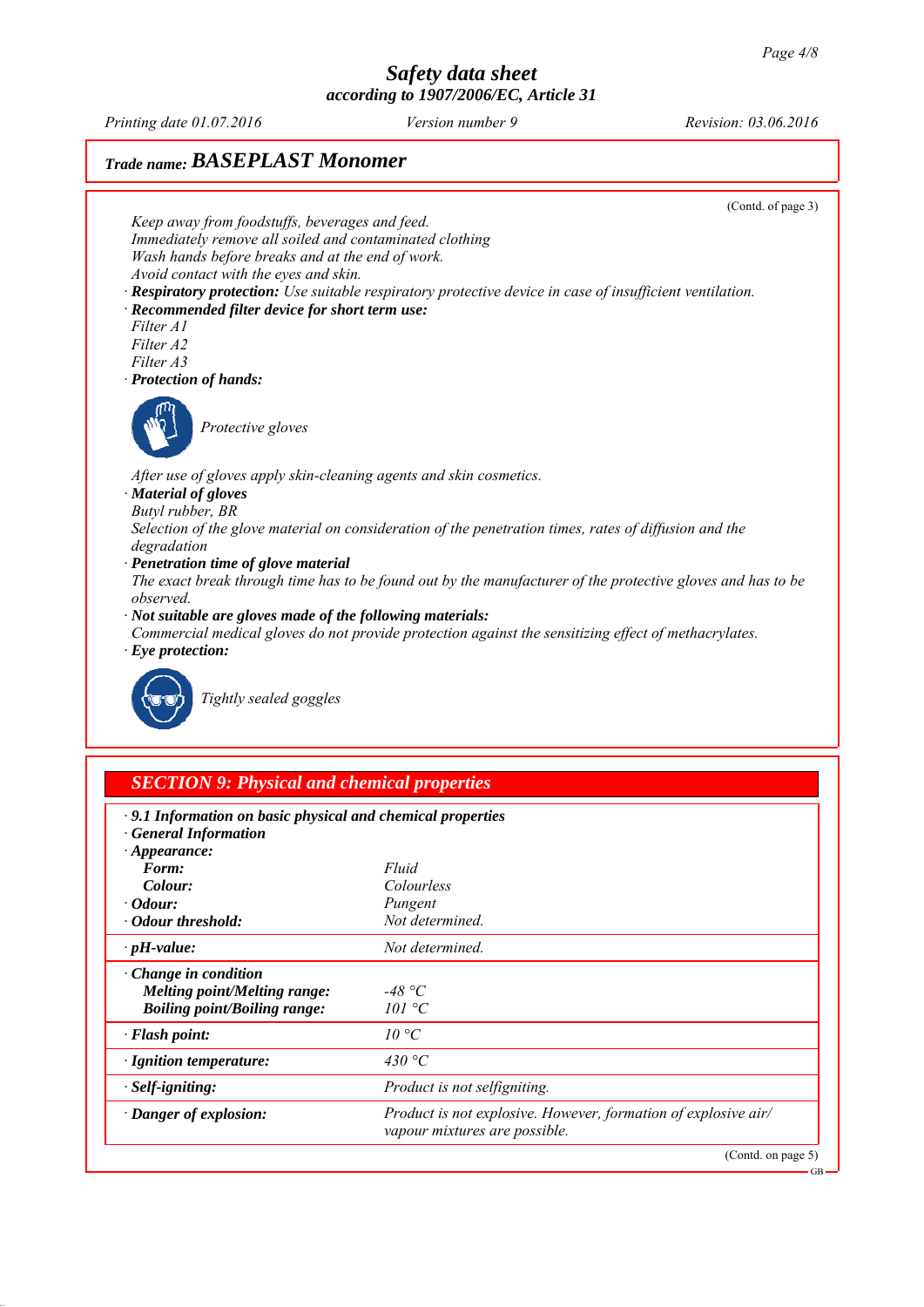*Printing date 01.07.2016 Revision: 03.06.2016 Version number 9*

# *Trade name: BASEPLAST Monomer*

|                                                            |                                            | (Contd. of page 4) |
|------------------------------------------------------------|--------------------------------------------|--------------------|
| $\cdot$ Explosion limits:                                  |                                            |                    |
| Lower:                                                     | 2.1 Vol $\%$                               |                    |
| <b>Upper:</b>                                              | 12.5 Vol $\%$                              |                    |
| $\cdot$ Vapour pressure at 20 $\cdot$ C:                   | $47$ hPa                                   |                    |
| $\cdot$ Density at 20 $\cdot$ C:                           | $0.943$ g/cm <sup>3</sup>                  |                    |
| $\cdot$ Relative density                                   | Not determined.                            |                    |
| · Vapour density                                           | Not determined.                            |                    |
| $\cdot$ Evaporation rate                                   | Not determined.                            |                    |
| · Solubility in / Miscibility with                         |                                            |                    |
| water at $20 \degree C$ :                                  | $1.6$ g/l                                  |                    |
| · Partition coefficient (n-octanol/water): Not determined. |                                            |                    |
| $\cdot$ Viscosity:                                         |                                            |                    |
| Dynamic:                                                   | Not determined.                            |                    |
| Kinematic:                                                 | Not determined.                            |                    |
| $\cdot$ 9.2 Other information                              | No further relevant information available. |                    |

#### *SECTION 10: Stability and reactivity*

*∙ 10.1 Reactivity No further relevant information available.*

*∙ 10.2 Chemical stability Stable under normal handling and storage conditions.*

*∙ Thermal decomposition / conditions to be avoided: No decomposition if used according to specifications.*

*∙ 10.3 Possibility of hazardous reactions*

*Forms explosive gas mixture with air.*

*Reacts with strong oxidising agents.*

*Exothermic polymerisation.*

*∙ 10.4 Conditions to avoid No further relevant information available.*

*∙ 10.5 Incompatible materials: No further relevant information available.*

*∙ 10.6 Hazardous decomposition products: None under normal conditions of storage and use.*

## *SECTION 11: Toxicological information*

*∙ 11.1 Information on toxicological effects*

*∙ Acute toxicity Based on available data, the classification criteria are not met.*

#### *∙ LD/LC50 values relevant for classification:*

*CAS: 80-62-6 methyl methacrylate*

*Oral LD50 7872 mg/kg (rat)*

*∙ Skin corrosion/irritation*

*Causes skin irritation.*

*∙ Serious eye damage/irritation Based on available data, the classification criteria are not met.*

*∙ Respiratory or skin sensitisation*

*May cause an allergic skin reaction.*

*∙ Additional toxicological information: No further relevant information available.*

*∙ Germ cell mutagenicity Based on available data, the classification criteria are not met.*

*∙ Carcinogenicity Based on available data, the classification criteria are not met.*

*∙ Reproductive toxicity Based on available data, the classification criteria are not met.*

*∙ STOT-single exposure*

*May cause respiratory irritation.*

*∙ STOT-repeated exposure Based on available data, the classification criteria are not met.*

(Contd. on page 6)

GB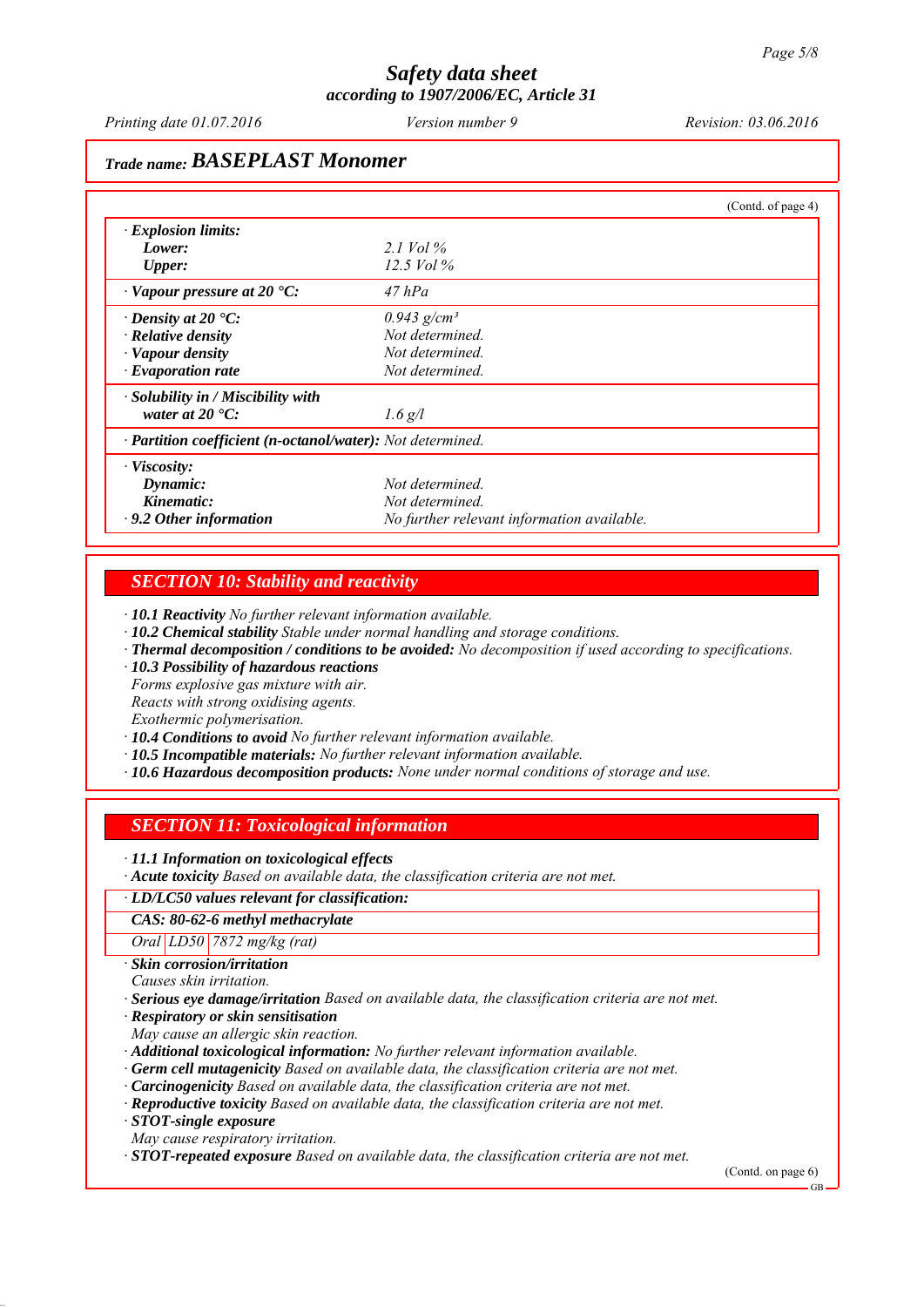*Printing date 01.07.2016 Revision: 03.06.2016 Version number 9*

(Contd. of page 5)

# *Trade name: BASEPLAST Monomer*

*∙ Aspiration hazard Based on available data, the classification criteria are not met.*

#### *SECTION 12: Ecological information*

#### *∙ 12.1 Toxicity*

*∙ Aquatic toxicity: No further relevant information available.*

- *∙ 12.2 Persistence and degradability No further relevant information available.*
- *∙ 12.3 Bioaccumulative potential No further relevant information available.*
- *∙ 12.4 Mobility in soil No further relevant information available.*
- *∙ Additional ecological information:*
- *∙ General notes:*

*Water hazard class 1 (German Regulation) (Self-assessment): slightly hazardous for water Do not allow undiluted product or large quantities of it to reach ground water, water course or sewage system.*

- *∙ 12.5 Results of PBT and vPvB assessment*
- *∙ PBT: Not applicable.*
- *∙ vPvB: Not applicable.*
- *∙ 12.6 Other adverse effects No further relevant information available.*

#### *SECTION 13: Disposal considerations*

*∙ 13.1 Waste treatment methods*

*∙ Recommendation*

*Must not be disposed together with household garbage. Do not allow product to reach sewage system. Take to an approved landfill or a waste incineration plant, under conditions approved by the local authority.*

*∙ European waste catalogue*

*18 01 06\* chemicals consisting of or containing dangerous substances*

*∙ Uncleaned packaging:*

*∙ Recommendation: Disposal must be made according to official regulations.*

| <b>SECTION 14: Transport information</b>                      |                                                               |
|---------------------------------------------------------------|---------------------------------------------------------------|
| $\cdot$ 14.1 UN-Number<br>· ADR, RID, ADN, IMDG, IATA         | <i>UN1247</i>                                                 |
| $\cdot$ 14.2 UN proper shipping name<br>$-ADR/RID/ADN$        | 1247 METHYL METHACRYLATE MONOMER,<br><i><b>STABILIZED</b></i> |
| $\cdot$ IMDG, IATA<br>$\cdot$ 14.3 Transport hazard class(es) | METHYL METHACRYLATE MONOMER, STABILIZED                       |
| · ADR/RID/ADN                                                 |                                                               |
| · Class                                                       | $3$ (F1) Flammable liquids.                                   |
|                                                               | (Contd. on page 7)<br>GB                                      |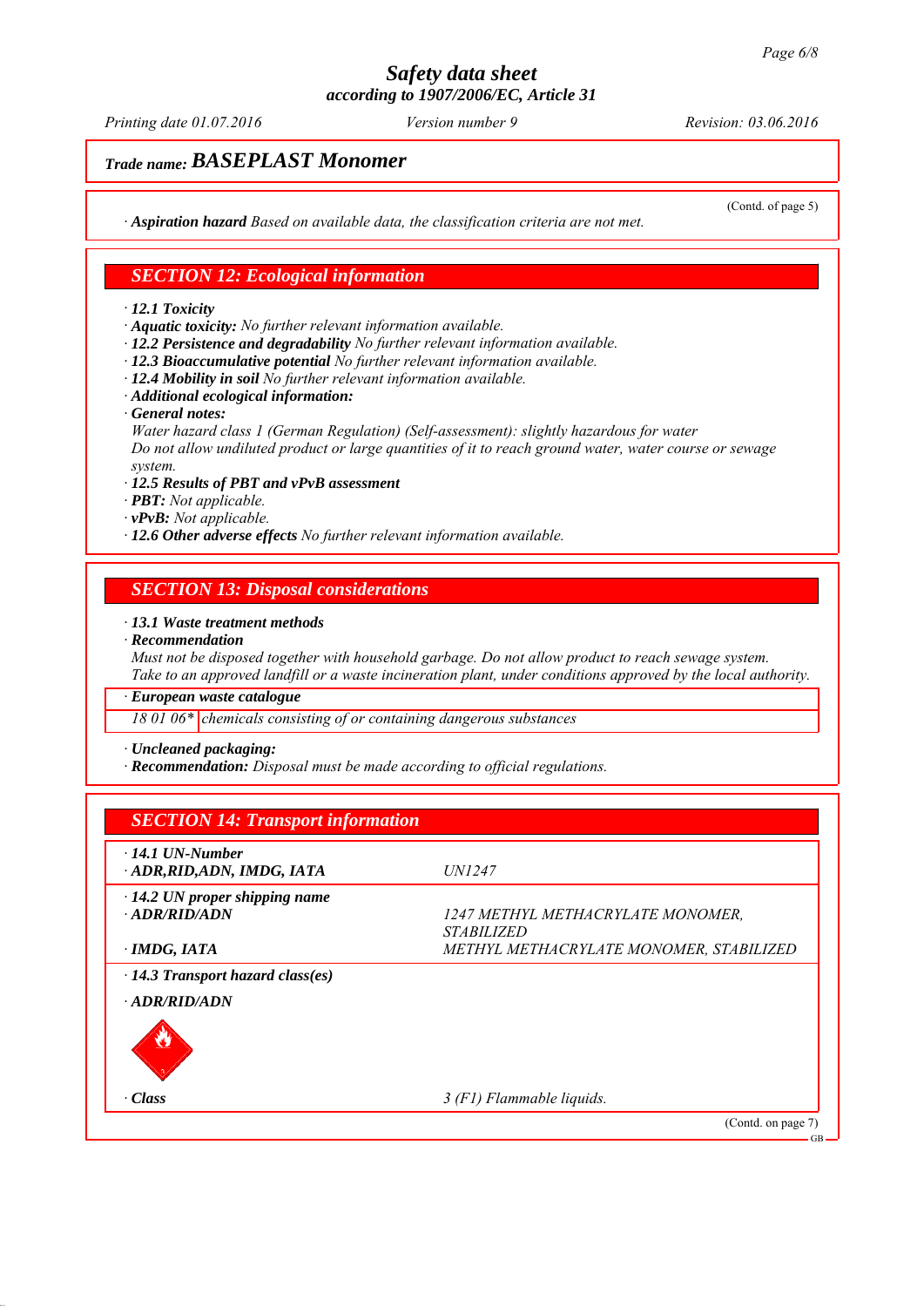*Printing date 01.07.2016 Revision: 03.06.2016 Version number 9*

*Trade name: BASEPLAST Monomer* (Contd. of page 6) *∙ Label 3 ∙ IMDG, IATA ∙ Class 3 Flammable liquids. ∙ Label 3 ∙ 14.4 Packing group ∙ ADR,RID,ADN, IMDG, IATA II ∙ 14.5 Environmental hazards: ∙ Marine pollutant: No ∙ 14.6 Special precautions for user Warning: Flammable liquids. ∙ Danger code (Kemler): 339 ∙ EMS Number: F-E,S-D ∙ 14.7 Transport in bulk according to Annex II of Marpol and the IBC Code Not applicable. ∙ Transport/Additional information: ∙ ADR/RID/ADN ∂ Limited quantities (LQ) 1L*<br>*∙ Excepted quantities (EQ) Code E2 ∗ Excepted quantities (EQ) Maximum net quantity per inner packaging: 30 ml Maximum net quantity per outer packaging: 500 ml −* **Transport category 2**<br>*−* **Tunnel restriction code** *D/E ∤ <i>Tunnel restriction code ∙ IMDG ∙ Limited quantities (LQ) 1L ∙ Excepted quantities (EQ) Code: E2 Maximum net quantity per inner packaging: 30 ml Maximum net quantity per outer packaging: 500 ml ∙ UN "Model Regulation": UN1247, METHYL METHACRYLATE MONOMER, STABILIZED, 3, II*

## *SECTION 15: Regulatory information*

*∙ 15.1 Safety, health and environmental regulations/legislation specific for the substance or mixture*

*∙ Directive 2012/18/EU*

*∙ Qualifying quantity (tonnes) for the application of lower-tier requirements 5,000 t*

*∙ Qualifying quantity (tonnes) for the application of upper-tier requirements 50,000 t*

*∙ National regulations:*

- *∙ Other regulations, limitations and prohibitive regulations*
- *The product is a medical device according to the Directive 93/42/EEC.*

*∙ 15.2 Chemical safety assessment: A Chemical Safety Assessment has not been carried out.*

(Contd. on page 8)

GB